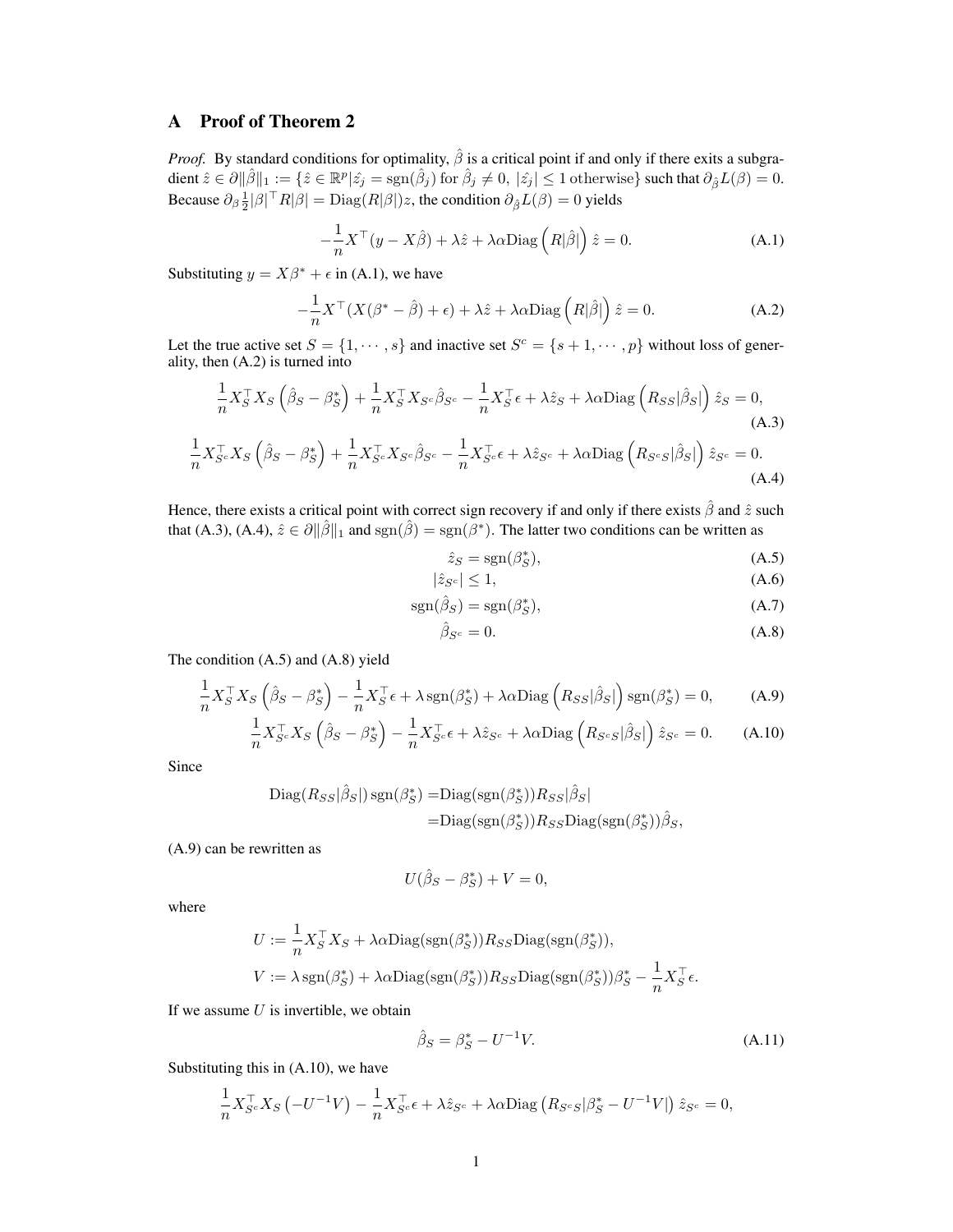that is,

$$
\left(1+\alpha \text{Diag}\left(R_{S^cS}|\beta_S^*-U^{-1}V|\right)\right)\lambda \hat{z}_{S^c} = \frac{1}{n}X_{S^c}^\top X_S U^{-1}V + \frac{1}{n}X_{S^c}^\top \epsilon. \tag{A.12}
$$

Combining (A.6), (A.7), (A.11) and (A.12), we have the following conditions:

$$
sgn(\beta_S^* - U^{-1}V) = sgn(\beta_S^*),
$$
  

$$
\left| \frac{1}{n} X_{S^c}^\top X_S U^{-1} V + \frac{1}{n} X_{S^c}^\top \right| \le \lambda \left( 1 + \alpha R_{S^c S} |\beta_S^* - U^{-1} V| \right).
$$

### B Proof of Theorem 3

First, we prepare the following lemma.

Lemma B.1. Suppose that Assumption 1 and

$$
\frac{1}{n}\sum_{i=1}^{n}X_{ij}^{2} \le 1 \quad (\forall j=1,\ldots,p),
$$

are satisfied. For  $\forall \delta > 0$ , let  $\gamma_n := \gamma_n(\delta)$  be

$$
\gamma_n := \sigma \sqrt{\frac{2 \log(2p/\delta)}{n}}.
$$

Then, we have that

$$
P\left(\left\|\frac{1}{n}X^{\top}\epsilon\right\|_{\infty}\geq\gamma_{n}\right)\leq\delta.
$$

*Proof.* The assertion can be shown in the standard way. First notice that

$$
P\left(\left\|\frac{1}{n}X^{\top}\epsilon\right\|_{\infty}\geq\gamma\right) = P\left(\max_{1\leq j\leq p}\left\|\frac{1}{n}\sum_{i=1}^{n}\epsilon_{i}X_{ij}\right\|\geq\gamma\right)
$$
  
= 
$$
P\left(\bigcup_{1\leq j\leq p}\left\{\left|\frac{1}{n}\sum_{i=1}^{n}\epsilon_{i}X_{ij}\right|\geq\gamma\right\}\right)
$$
  

$$
\leq \sum_{j=1}^{p}P\left(\left|\frac{1}{n}\sum_{i=1}^{n}\epsilon_{i}X_{ij}\right|\geq\gamma\right) \leq p\max_{1\leq j\leq p}P\left(\left|\frac{1}{n}\sum_{i=1}^{n}\epsilon_{i}X_{ij}\right|\geq\gamma\right).
$$

Since  $\frac{1}{n}\sum_{i=1}^n X_{ij}^2 \le 1$ ,  $\xi_i = X_{ij}\epsilon_i$  satisfies  $E[e^{t\xi_i}] \le e^{\sigma^2 t^2/2}$   $\forall t \in \mathbb{R}$ . Hence, applying Hoeffding's inequality, we obtain the assertion.

Then, we derive Theorem 3.

*Proof.* By  $L_{\lambda_n}(\hat{\beta}) \le L_{\lambda_n}(\beta^*)$  and  $y = X\beta^* + \epsilon$ , it holds that

$$
\frac{1}{2n} \|X(\hat{\beta} - \beta^*) - \epsilon\|_2^2 + \lambda_n \psi(\hat{\beta}) \le \frac{1}{2n} \|\epsilon\|_2^2 + \lambda_n \psi(\beta^*)
$$
  
\n
$$
\Rightarrow \frac{1}{2n} \|X(\hat{\beta} - \beta^*)\|_2^2 + \lambda_n \psi(\hat{\beta}) \le \frac{1}{n} \epsilon^{\top} X(\hat{\beta} - \beta^*) + \lambda_n \psi(\beta^*),
$$
 (B.1)

where  $\psi(\beta) = \lambda_n \left( \|\beta\|_1 + \frac{\alpha}{2} |\beta|^{\top} R |\beta| \right)$ . By Lemma B.1, it holds that

$$
P\left(\left\|\frac{1}{n}X^{\top}\epsilon\right\|_{\infty}>\gamma_n\right)\leq\delta.
$$

Hereafter, we assume that the event  $\left\{ \left\| \frac{1}{n} X^\top \epsilon \right\|_\infty \leq \gamma_n \right\}$  is happening.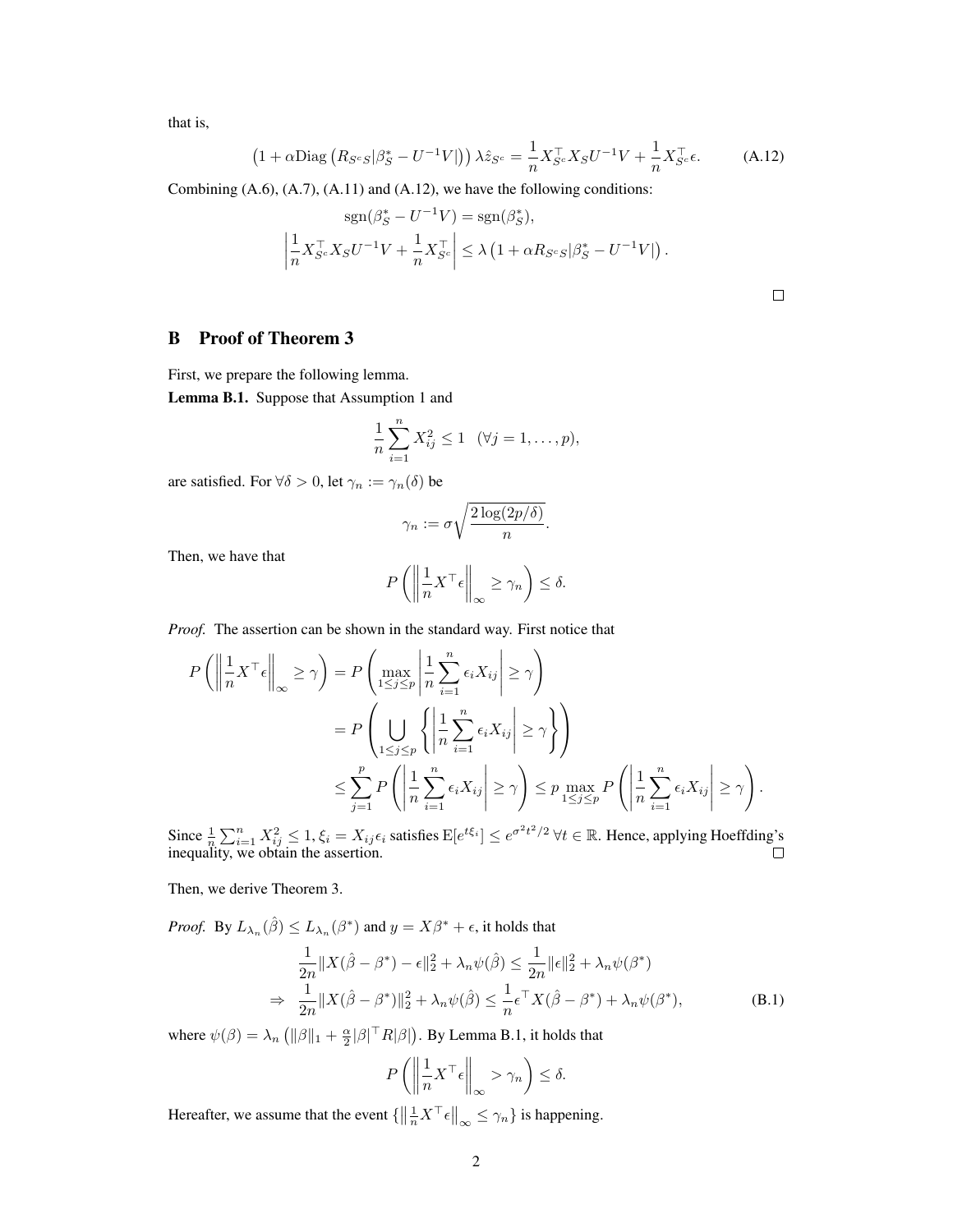Then, if  $\gamma_n \leq \lambda_n/3$ , by (B.1),

$$
\frac{1}{2n}||X(\hat{\beta} - \beta^*)||_2^2 + \lambda_n \psi(\hat{\beta}) \le \frac{1}{n}||\epsilon^{\top} X||_{\infty}||\beta^* - \hat{\beta}||_1 + \lambda_n \psi(\beta^*)
$$
  

$$
\le \gamma_n ||\beta^* - \hat{\beta}||_1 + \lambda_n \psi(\beta^*) \le \frac{1}{3}\lambda_n ||\beta^* - \hat{\beta}||_1 + \lambda_n \psi(\beta^*).
$$
 (B.2)

Since

$$
\|\hat{\beta} - \beta^*\|_1 = \|\hat{\beta}_S - \beta^*_S\|_1 + \|\hat{\beta}_{S^c} - \beta^*_{S^c}\|_1 = \|\hat{\beta}_S - \beta^*_S\|_1 + \|\hat{\beta}_{S^c}\|_1,
$$

and

$$
\begin{split} |\beta_S^*|^{\top} R_{SS} |\beta_S^*| - |\hat{\beta}_S|^{\top} R_{SS} |\hat{\beta}_S| &\leq \sum_{(j,k)\in S \times S} R_{jk} |\beta_j^* \beta_k^* - \hat{\beta}_j \hat{\beta}_k| \\ &\leq 2 \sum_{(j,k)\in S \times S} R_{jk} |\beta_j^* (\beta_k^* - \hat{\beta}_k)| + \sum_{(j,k)\in S \times S} R_{jk} |(\beta_j^* - \hat{\beta}_j)(\beta_k^* - \hat{\beta}_k)| \\ &= 2|\beta_S^*|^{\top} R_{SS} |\beta_S^* - \hat{\beta}_S| + |\beta_S^* - \hat{\beta}_S|^{\top} R_{SS} |\beta_S^* - \hat{\beta}_S| \\ &\leq 2\|R_{SS} |\beta_S^*| \|_{\infty} \|\beta_S^* - \hat{\beta}_S \|_1 + D \|\beta_S^* - \hat{\beta}_S \|_1^2, \end{split}
$$

we obtain that

$$
\frac{1}{2n} \|X(\hat{\beta} - \beta^{*})\|_{2}^{2} + \lambda_{n} \left( \|\hat{\beta}_{S}\|_{1} + \|\hat{\beta}_{S^{c}}\|_{1} + \frac{\alpha}{2} |\hat{\beta}_{S}|^{\top} R_{SS}|\hat{\beta}_{S}| + \frac{\alpha}{2} \sum_{(j,k)\notin S \times S} R_{jk}|\hat{\beta}_{j}\hat{\beta}_{k}| \right) \n\leq \frac{1}{3} \lambda_{n} (\|\hat{\beta}_{S} - \beta_{S}^{*}\|_{1} + \|\hat{\beta}_{S^{c}}\|_{1}) + \lambda_{n} \left( \|\beta_{S}^{*}\|_{1} + \frac{\alpha}{2} |\beta_{S}^{*}|^{\top} R_{SS}|\beta_{S}^{*}| \right) \n\Rightarrow \frac{1}{2n} \|X(\hat{\beta} - \beta^{*})\|_{2}^{2} + \lambda_{n} \left( \frac{2}{3} \|\hat{\beta}_{S^{c}}\|_{1} + \frac{\alpha}{2} \sum_{(j,k)\notin S \times S} R_{jk}|\hat{\beta}_{j}\hat{\beta}_{k}| \right) \n\leq \frac{1}{3} \lambda_{n} \|\hat{\beta}_{S} - \beta_{S}^{*}\|_{1} + \lambda_{n} \left( \|\beta_{S}^{*}\|_{1} - \|\hat{\beta}_{S}\|_{1} + \alpha \|R_{SS}|\beta_{S}^{*}\|_{\infty} \|\beta_{S}^{*} - \hat{\beta}_{S}\|_{1} + \frac{\alpha D}{2} \|\beta_{S}^{*} - \hat{\beta}_{S}\|_{1}^{2} \right) \n\Rightarrow \frac{1}{2n} \|X(\hat{\beta} - \beta^{*})\|_{2}^{2} + \lambda_{n} \left( \frac{2}{3} \|\hat{\beta}_{S^{c}}\|_{1} + \frac{\alpha}{2} \sum_{(j,k)\notin S \times S} R_{jk}|\hat{\beta}_{j}\hat{\beta}_{k}| \right) \n\leq \lambda_{n} \left( \frac{4}{3} \|\hat{\beta}_{S} - \beta_{S}^{*}\|_{1} + \alpha \|R_{SS}|\beta_{S}^{*}\|_{\infty} \|\beta_{S}^{*} - \hat{\beta}_{S}\|_{1} + \frac{\alpha D}{2} \|\beta_{S}^{*} - \hat{\beta}_{S}\|_{1}^{2} \right).
$$
\n(B.3)

On the other hand, (B.2) also gives

$$
\|\hat{\beta}_{S}\|_{1} + \|\hat{\beta}_{S^{c}}\|_{1} \leq \frac{1}{3}(\|\hat{\beta}_{S} - \beta_{S}^{*}\|_{1} + \|\hat{\beta}_{S^{c}}\|_{1}) + \|\beta_{S}^{*}\|_{1} + \frac{\alpha}{2}|\beta_{S}^{*}|^{\top}R_{SS}|\beta_{S}^{*}|
$$
  
\n
$$
\Rightarrow \frac{2}{3}\|\hat{\beta}_{S} - \beta_{S}^{*}\|_{1} + \frac{2}{3}\|\hat{\beta}_{S^{c}}\|_{1} \leq 2\|\beta_{S}^{*}\|_{1} + \frac{\alpha}{2}|\beta_{S}^{*}|^{\top}R_{SS}|\beta_{S}^{*}|
$$
  
\n
$$
\Rightarrow \|\hat{\beta}_{S} - \beta_{S}^{*}\|_{1} \leq 3\|\beta_{S}^{*}\|_{1} + \frac{3}{4}\alpha|\beta_{S}^{*}|^{\top}R_{SS}|\beta_{S}^{*}|
$$
  
\n
$$
\Rightarrow \|\hat{\beta}_{S} - \beta_{S}^{*}\|_{1} \leq \left(3 + \frac{3}{4}\alpha\|R_{SS}|\beta_{S}^{*}\|\|\infty\right)\|\beta_{S}^{*}\|_{1}.
$$

Therefore, (B.3) gives

$$
\frac{2}{3} \|\hat{\beta}_{S^c}\|_1 + \frac{\alpha}{2} \sum_{(j,k)\notin S \times S} R_{jk} |\hat{\beta}_j \hat{\beta}_k|
$$
\n
$$
\leq \left(\frac{4}{3} + \alpha \|R_{SS}|\beta_S^*|\|_{\infty} + \frac{3}{2} \alpha D \|\beta_S^*\|_1 \left(1 + \frac{\alpha}{4} \|R_{SS}|\beta_S^*|\|_{\infty}\right)\right) \|\hat{\beta}_S - \beta_S^*\|_1. \tag{B.4}
$$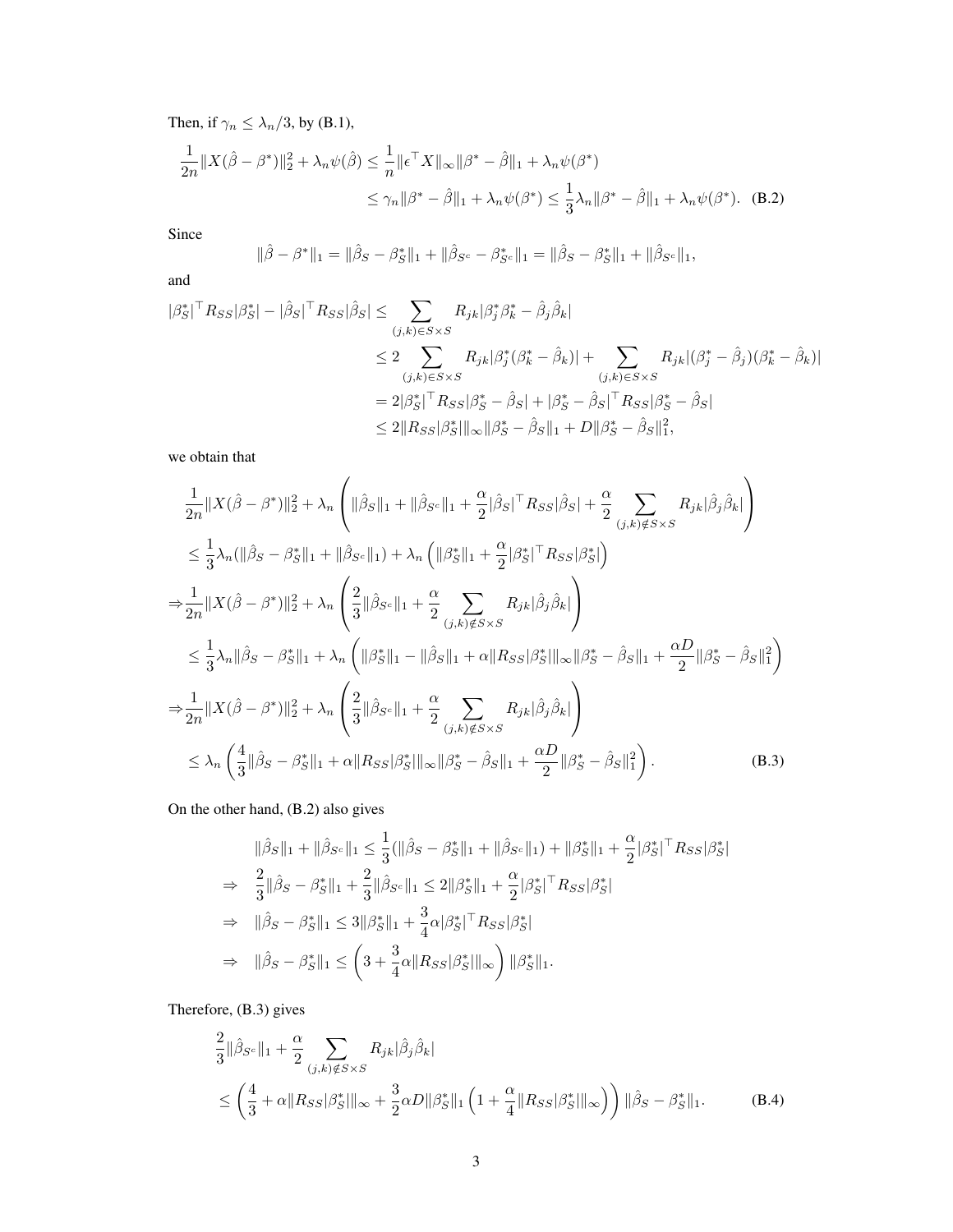The second term of the left side is evaluated as

$$
\sum_{(j,k)\notin S\times S} R_{jk} |\hat{\beta}_j \hat{\beta}_k| = \sum_{j \in S^c, k \in S^c} R_{jk} |\hat{\beta}_j \hat{\beta}_k| + 2 \sum_{j \in S, k \in S^c} R_{jk} |(\hat{\beta}_j - \beta_S^* + \beta_S^*) \hat{\beta}_k|
$$

$$
= |\hat{\beta}_{S^c}|^\top R_{S^c S^c} |\hat{\beta}_{S^c}| + 2|\hat{\beta}_{S^c}|^\top R_{S^c S} |\hat{\beta}_S - \beta_S^* + \beta_S^*|.
$$

Hence, (B.4) gives

$$
\frac{2}{3} \|\hat{\beta}_{S^c}\|_1 + \frac{\alpha}{2} |\hat{\beta}_{S^c}|^\top R_{S^c S^c} |\hat{\beta}_{S^c}| + \alpha |\hat{\beta}_{S^c}|^\top R_{S^c S} |\hat{\beta}_S - \beta_S^* + \beta_S^*| \n\leq \left(\frac{4}{3} + \alpha \|R_{SS}|\beta_S^*|\|_{\infty} + \frac{3}{2} \alpha D \|\beta_S^*\|_1 \left(1 + \frac{\alpha}{4} \|R_{SS}|\beta_S^*|\|_{\infty}\right)\right) \|\hat{\beta}_S - \beta_S^*\|_1 \n\Rightarrow \|\hat{\beta}_{S^c}\|_1 + \frac{3}{4} \alpha |\hat{\beta}_{S^c}|^\top R_{S^c S^c} |\hat{\beta}_{S^c}| + \frac{3}{2} \alpha |\hat{\beta}_{S^c}|^\top R_{S^c S} |\hat{\beta}_S - \beta_S^* + \beta_S^*| \n\leq \left(2 + \frac{15}{4} \alpha D \|\beta_S^*\|_1 + \frac{9}{16} (\alpha D \|\beta_S^*\|_1)^2\right) \|\hat{\beta}_S - \beta_S^*\|_1.
$$
\n(B.5)

If  $\alpha \le \frac{1}{4D||\beta_S^*||_1}$ , we have

$$
\|\hat{\beta}_{S^c}\|_1 + \frac{3}{4}\alpha|\hat{\beta}_{S^c}|^\top R_{S^cS^c}|\hat{\beta}_{S^c}| + \frac{3}{2}\alpha|\hat{\beta}_{S^c}|^\top R_{S^cS}|\hat{\beta}_S - \beta_S^* + \beta_S^*| \le 3\|\hat{\beta}_S - \beta_S^*\|_1.
$$

Therefore, we can see that

$$
\Delta \beta \in \mathcal{B}(S, C, C'),
$$

where  $\Delta\beta = \hat{\beta} - \beta^*$ ,  $C = 3$  and  $C' = \frac{3}{2}$ . By applying the definition of  $\phi_{\text{GRE}}$  to (B.3), it holds that

$$
\frac{\phi_{\text{GRE}}}{2} \|\hat{\beta} - \beta^*\|_2^2 \le \lambda_n \left(\frac{4}{3} + \frac{5}{2}\alpha D \|\beta_S^*\|_1 + \frac{3}{8}(\alpha D \|\beta_S^*\|_1)^2\right) \|\hat{\beta}_S - \beta_S^*\|_1
$$

Because  $||\hat{\beta}_S - \beta_S^*||_1^2 \le s ||\hat{\beta}_S - \beta_S^*||_2^2$ , we have

$$
\|\hat{\beta} - \beta^*\|_2 \le \frac{\left(\frac{8}{3} + 5\alpha D\|\beta_S^*\|_1 + \frac{3}{4}(\alpha D\|\beta_S^*\|_1)^2\right)\sqrt{s}\lambda_n}{\phi_{\text{GRE}}}
$$
  
\n
$$
\Rightarrow \|\hat{\beta} - \beta^*\|_2^2 \le \frac{\left(\frac{8}{3} + 5\alpha D\|\beta_S^*\|_1 + \frac{3}{4}(\alpha D\|\beta_S^*\|_1)^2\right)^2 s\lambda_n^2}{\phi_{\text{GRE}}^2} \le \frac{16s\lambda_n^2}{\phi_{\text{GRE}}^2}
$$
(B.6)

 $\Box$ 

This concludes the assertion.

# C Corollary of Theorem 3

For comparison with IILasso and Lasso, we use the following a little bit stricter bound.

**Corollary C.1.** Suppose the same assumption of Theorem 3 except for  $\alpha \leq \frac{1}{4D||\beta_{\mathcal{S}}^*||_1}$  and As*sumption GRE*(*S,* 3*,* 3 2 )*. Instead, suppose that Assumption GRE*(*S, C,* <sup>3</sup> 2 ) *(Definition 1) where*  $C = 2 + \frac{15}{4}\alpha D||\beta^*_S||_1 + \frac{9}{16}(\alpha D||\beta^*_S||_1)^2$  is satisfied. Then, it holds that

$$
\|\hat{\beta} - \beta^*\|_2^2 \le \frac{\left(\frac{8}{3} + 5\alpha D\|\beta^*_S\|_1 + \frac{3}{4}(\alpha D\|\beta^*_S\|_1)^2\right)^2 s\lambda_n^2}{\phi_{\text{GRE}}^2},
$$

*with probability*  $1 - \delta$ *.* 

*Proof.* This is derived basically in the same way as Theorem 3. From (B.5), we can see directly that

$$
\Delta \beta \in \mathcal{B}(S, C, C'),
$$

where  $\Delta \beta = \hat{\beta} - \beta^*$ ,  $C = 2 + \frac{15}{4} \alpha D ||\beta^*_{S}||_1 + \frac{9}{16} (\alpha D ||\beta^*_{S}||_1)^2$  and  $C' = \frac{3}{2}$ . This and (B.6) concludes the assertion.  $\Box$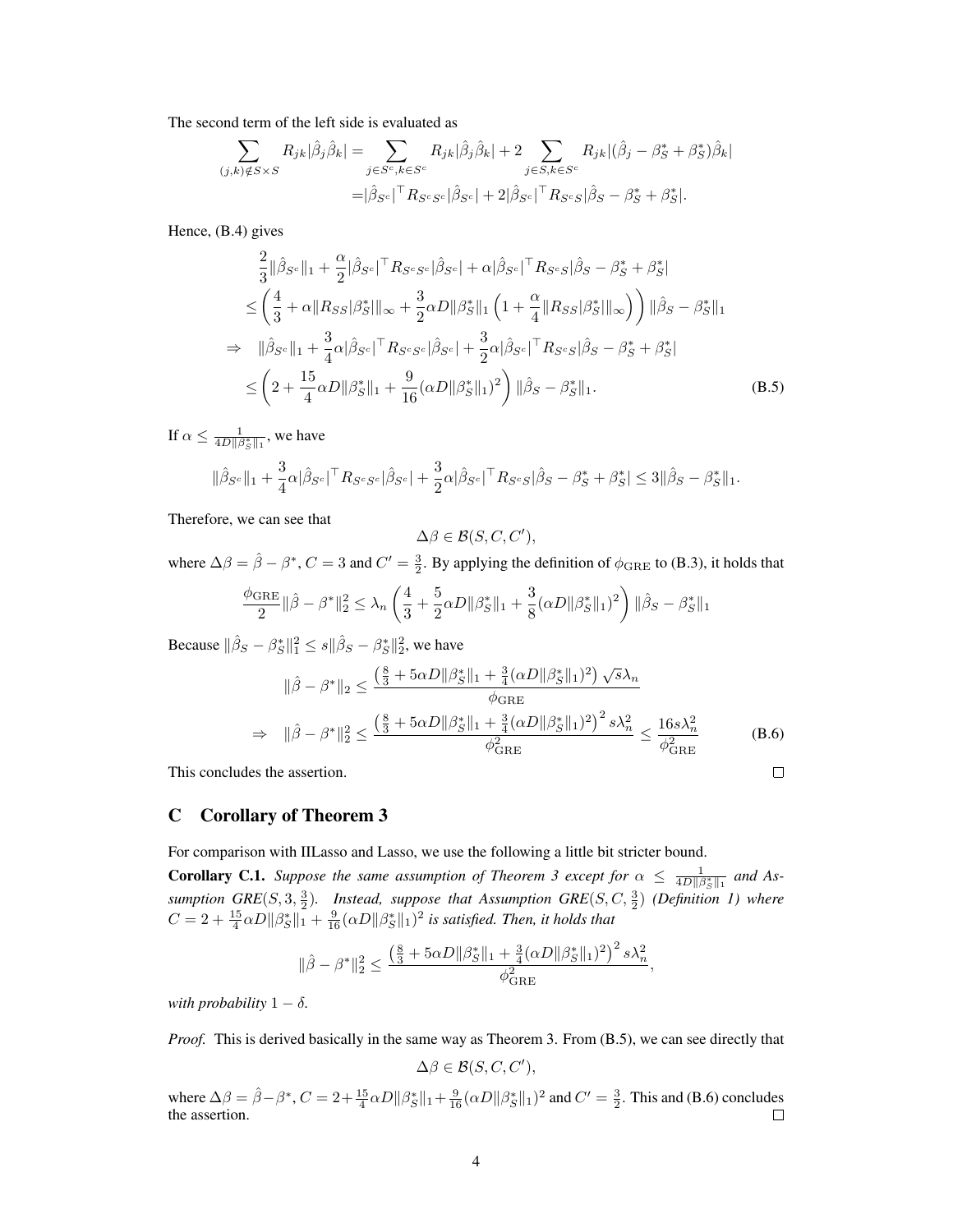From this corollary, we can compare Lasso and IILasso with  $R_{SS} = O$ .

• If  $\alpha = 0$ , we have

$$
\|\hat{\beta}-\beta^*\|_2^2 \leq \frac{64s\lambda_n^2}{9\phi_{\rm GRE}^2},
$$

with  $\mathcal{B}(S, C, C')$  where  $C = 2$  and  $C' = 0$ . This is a standard Lasso result.

• If  $D = 0$ , we have

$$
\|\hat{\beta}-\beta^*\|_2^2 \leq \frac{64s\lambda_n^2}{9\phi_{\rm GRE}^2},
$$

with  $\mathcal{B}(S, C, C')$  where  $C = 2$  and  $C' = \frac{3}{2}$ . Since  $\phi_{\text{GRE}}$  is the minimum eigenvalue restricted by  $\mathcal{B}(S, C, C'), \phi_{\rm GRE}$  of IILasso is larger than that of Lasso.

### D Proof of Theorem 4

*Proof.* Let

$$
\check{\beta} := \underset{\beta \in \mathbb{R}^p : \beta_{S^c} = 0}{\arg \min} \|y - X\beta\|_2^2.
$$

That is,  $\check{\beta}$  is the least squares estimator with the true non-zero coefficients. Let  $\tilde{\beta}$  be a local optimal solution. For  $0 < h < 1$ , letting  $\beta(h) := \tilde{\beta} + h(\tilde{\beta} - \tilde{\beta})$ , then it holds that

$$
L_{\lambda_n}(\beta(h)) - L_{\lambda_n}(\tilde{\beta}) = \frac{h^2 - 2h}{2n} ||X(\tilde{\beta} - \tilde{\beta})||_2^2 - \frac{h}{n}(X\tilde{\beta} - y)^\top X(\tilde{\beta} - \tilde{\beta})
$$
  
+  $\lambda_n(||\beta(h)||_1 - ||\tilde{\beta}||_1) + \frac{\lambda_n \alpha}{2} (|\beta(h)|^\top R |\beta(h)| - |\tilde{\beta}|^\top R |\tilde{\beta}|).$  (D.1)

First we evaluate the term  $\frac{1}{n}(X\check{\beta}-y)^{\top}X(\tilde{\beta}-\check{\beta}) = \frac{1}{n}(X\check{\beta}-y)^{\top}X_{S}(\tilde{\beta}_{S}-\check{\beta}_{S}) + \frac{1}{n}(X\check{\beta}-\check{\beta}_{S})$  $y)^{\top} X_{S^c} (\tilde{\beta}_{S^c} - \check{\beta}_{S^c})$  as follows:

(1) Since  $\check{\beta}$  is the least squares estimator and  $\frac{1}{n} X_S^\top X_S$  is invertible by the assumption, we have

$$
\check{\beta}_S = (X_S^\top X_S)^{-1} X_S^\top y, \quad \check{\beta}_{S^c} = 0.
$$

Therefore,

$$
\frac{1}{n}X_S^{\top}(X\check{\beta} - y) = \frac{1}{n}X_S^{\top}(X_S(X_S^{\top}X_S)^{-1}X_S^{\top} - I)y.
$$

Here,  $I - X_S(X_S^{\dagger} X_S)^{\dagger} X_S^{\dagger}$  is the projection matrix to the orthogonal complement of the image of  $(X_S^\top X_S)^\top$ . Hence,  $\frac{1}{n}(X\check{\beta} - y)^\top X_S(\check{\beta}_S - \check{\beta}_S) = 0$ . (2) Noticing that

$$
\frac{1}{n} X_{S^c}^\top (X \check{\beta} - y) = -\frac{1}{n} X_{S^c}^\top (I - X_S (X_S^\top X_S)^{-1} X_S^\top) y \n= -\frac{1}{n} X_{S^c}^\top (I - X_S (X_S^\top X_S)^{-1} X_S^\top) (X_S \beta_S^* + \epsilon) \n= -\frac{1}{n} X_{S^c}^\top (I - X_S (X_S^\top X_S)^{-1} X_S^\top) \epsilon,
$$

where we used  $(I - X_S(X_S^\top X_S)^{-1} X_S^\top) X_{S^c} = 0$  in the last line. Because  $(I - X_S(X_S^\top X_S)^\top X_S^\top)$ is a projection matrix, we have  $||(I - X_S(X_S^{\top}X_S)^{-1}X_S^{\top})X_j||_2^2 \le ||X_j||_2^2$ . This and Lemma B.1 gives

$$
\left\| \frac{1}{n} X_{S^c}^\top (X \check{\beta} - y) \right\|_\infty \le \gamma_n,
$$

with probability  $1 - \delta$ . Hence, let  $V := \text{supp}(\tilde{\beta}) \backslash S$ , then we have

$$
\left|\frac{1}{n}(\tilde{\beta}_{S^c} - \check{\beta}_{S^c})^\top X_{S^c}^\top (X\check{\beta} - y)\right| \leq \gamma_n \|\tilde{\beta}_{S^c} - \check{\beta}_{S^c}\|_1 = \gamma_n \|\tilde{\beta}_V\|_1.
$$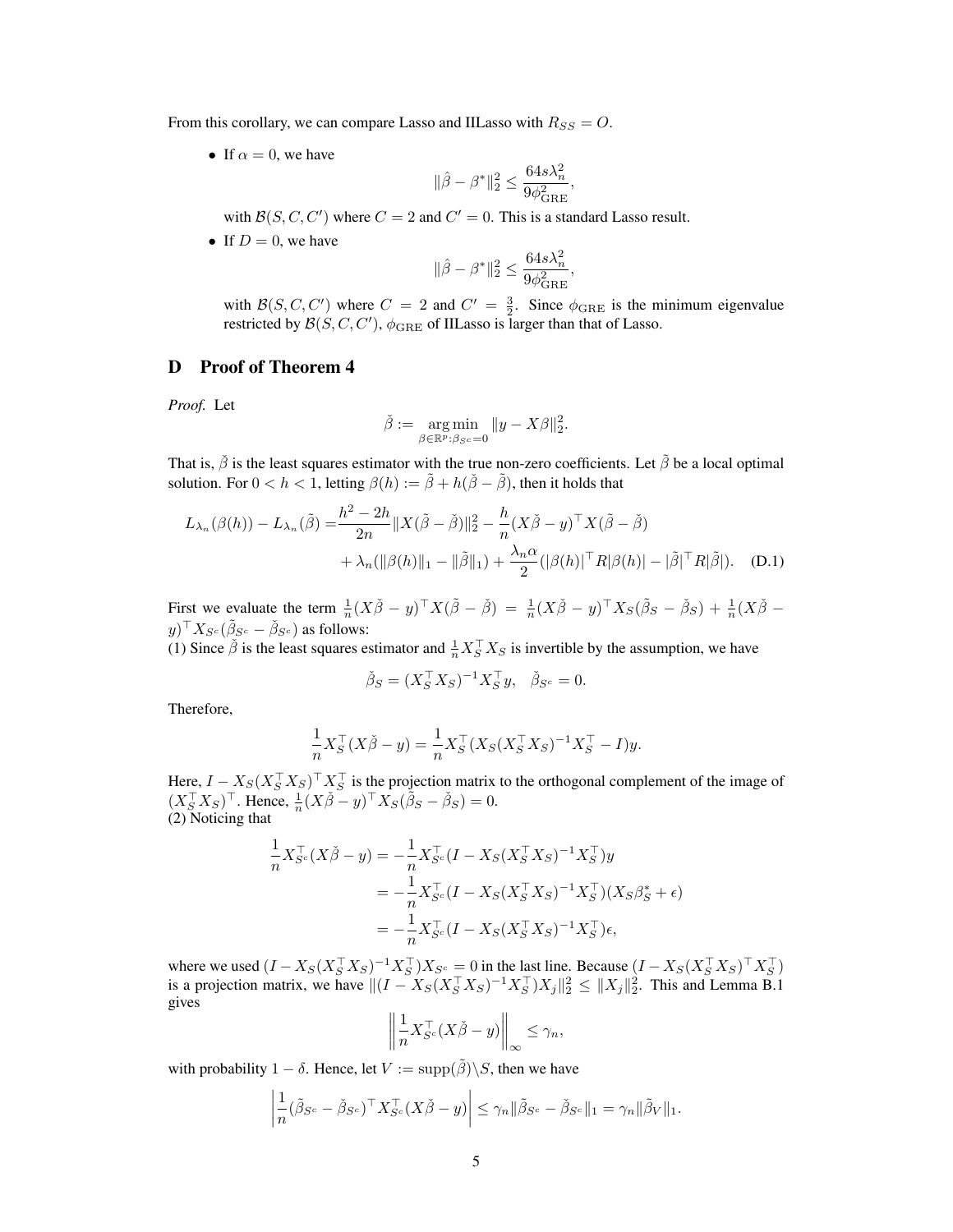where we used the assumption  $V \subseteq S^c$  and  $\check{\beta}_V = 0$ .

Combining these inequalities and the assumption  $\lambda_n \geq \gamma_n$ , we have that

$$
\left|\frac{1}{n}(X\check{\beta}-y)^{\top}X(\check{\beta}-\check{\beta})\right| \leq \lambda_n \|\tilde{\beta}_V\|_1.
$$
 (D.2)

As for the regularization term, we evaluate each term of  $\lambda_n(||\beta(h)||_1 - ||\tilde{\beta}||_1) + \frac{\lambda_n}{2}(|\beta(h)|^{\top}R|\beta(h)| - |\tilde{\beta}|^{\top}R|\tilde{\beta}|)$  in the following.

(i) Evaluation of  $||\beta(h)||_1 - ||\tilde{\beta}||_1$ . Because of the definition of  $\beta(h)$ , it holds that

$$
\|\beta(h)\|_1 - \|\tilde{\beta}\|_1 = \|\tilde{\beta} + h(\check{\beta} - \tilde{\beta})\|_1 - \|\tilde{\beta}\|_1
$$
  
\n=  $\|\tilde{\beta}_S + h(\check{\beta}_S - \tilde{\beta}_S)\|_1 - \|\tilde{\beta}_S\|_1 + \|\tilde{\beta}_V + h(\check{\beta}_V - \tilde{\beta}_V)\|_1 - \|\tilde{\beta}_V\|_1$   
\n=  $\|\tilde{\beta}_S + h(\check{\beta}_S - \tilde{\beta}_S)\|_1 - \|\tilde{\beta}_S\|_1 + (1 - h)\|\tilde{\beta}_V\|_1 - \|\tilde{\beta}_V\|_1$   
\n $\le h \|\check{\beta}_S - \tilde{\beta}_S\|_1 - h \|\tilde{\beta}_V\|_1.$  (D.3)

(ii) Evaluation of  $|\beta(h)|^{\top}R|\beta(h)| - |\tilde{\beta}|^{\top}R|\tilde{\beta}|$ . Note that

$$
|\beta(h)_j|R_{jk}|\beta(h)_k| - |\tilde{\beta}_j|R_{jk}|\tilde{\beta}_k| = |(1-h)\tilde{\beta}_j + h\tilde{\beta}_j|R_{jk}|(1-h)\tilde{\beta}_k + h\tilde{\beta}_k| - |\tilde{\beta}_j|R_{jk}|\tilde{\beta}_k| \leq (1-h)^2|\tilde{\beta}_j|R_{jk}|\tilde{\beta}_k| + h(1-h)(|\tilde{\beta}_j|R_{jk}|\tilde{\beta}_k| + |\tilde{\beta}_j|R_{jk}|\tilde{\beta}_k|) + h^2|\tilde{\beta}_j|R_{jk}|\tilde{\beta}_k| - |\tilde{\beta}_j|R_{jk}|\tilde{\beta}_k| = -2h|\tilde{\beta}_j|R_{jk}|\tilde{\beta}_k| + h(|\tilde{\beta}_j|R_{jk}|\tilde{\beta}_k| + |\tilde{\beta}_j|R_{jk}|\tilde{\beta}_k|) + O(h^2) = h[(|\tilde{\beta}_j| - |\tilde{\beta}_j|)R_{jk}|\tilde{\beta}_k| + |\tilde{\beta}_j|R_{jk}(|\tilde{\beta}_k| - |\tilde{\beta}_k|)] + O(h^2).
$$
 (D.4)

If  $j, k \in S$ , then the right hand side of Eq. (D.4) is bounded by

$$
h(|\check{\beta}_j - \tilde{\beta}_j | R_{jk} | \check{\beta}_k - \tilde{\beta}_k | + | \check{\beta}_j - \tilde{\beta}_j | R_{jk} | \check{\beta}_k - \tilde{\beta}_k | )
$$
  
+ 
$$
h(|\check{\beta}_j - \tilde{\beta}_j | R_{jk} | \check{\beta}_k | + | \check{\beta}_j | R_{jk} | \check{\beta}_k - \tilde{\beta}_k | ) + O(h^2).
$$

If  $j \in V$  and  $k \in S$ , then the right hand side of Eq. (D.4) is bounded by

$$
h|\tilde{\beta}_j|R_{jk}(|\tilde{\beta}_k| - |\tilde{\beta}_k|) + O(h^2) \le h|\tilde{\beta}_j|R_{jk}|\tilde{\beta}_k - \tilde{\beta}_k| + O(h^2).
$$

If  $j \in V$  and  $k \in V$ , then the right hand side of Eq. (D.4) is bounded by

$$
0 + O(h^2) = O(h^2).
$$

Based on these evaluations, we have

$$
\begin{split}\n&|\beta(h)|^{\top}R|\beta(h)|-|\tilde{\beta}|^{\top}R|\tilde{\beta}| \\
&\leq&2h\left(|\check{\beta}_{S}-\tilde{\beta}_{S}|^{\top}R_{SS}|\check{\beta}_{S}-\tilde{\beta}_{S}|+|\check{\beta}_{S}-\tilde{\beta}_{S}|^{\top}R_{SS}|\check{\beta}_{S}|+|\tilde{\beta}_{V}|^{\top}R_{VS}|\check{\beta}_{S}-\tilde{\beta}_{S}|\right)+O(h^{2}) \\
&\leq&2h\left(|\check{\beta}-\tilde{\beta}|^{\top}R|\check{\beta}-\tilde{\beta}|+|\check{\beta}_{S}-\tilde{\beta}_{S}|^{\top}R_{SS}|\check{\beta}_{S}|\right)+O(h^{2}) \\
&\le&2h\bar{D}(\|\check{\beta}-\tilde{\beta}\|_{2}^{2}+\|\check{\beta}\|_{2}\|\check{\beta}_{S}-\tilde{\beta}_{S}\|_{2})+O(h^{2}).\n\end{split}
$$

Here, we will show later in Eq. (D.6) that  $||\check{\beta} - \beta^*||_2 \leq \sqrt{s}\lambda_n/\phi$ , and thus it follows that

$$
\|\check{\beta}\|_2 \le \|\beta^*\|_2 + \sqrt{s}\lambda_n/\phi.
$$

Therefore, we obtain that

$$
|\beta(h)|^{\top} R |\beta(h)| - |\tilde{\beta}|^{\top} R |\tilde{\beta}|
$$
  
\n
$$
\leq 2h\bar{D} \left( ||\tilde{\beta} - \tilde{\beta}||_2^2 + (||\beta^*||_2 + \sqrt{s}\lambda_n/\phi) ||\tilde{\beta}_S - \tilde{\beta}_S||_2 \right) + O(h^2).
$$
 (D.5)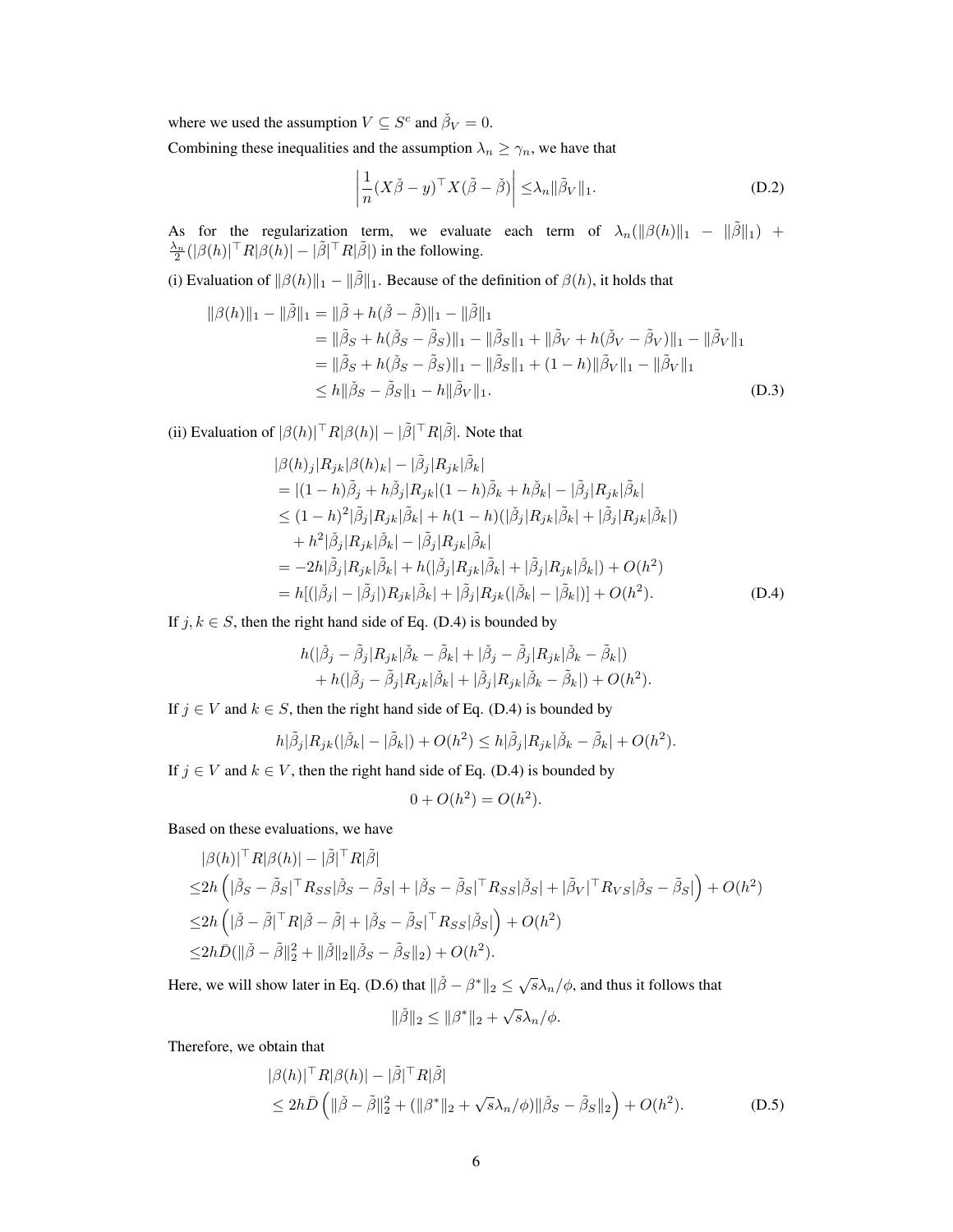Applying the inequalities (D.2), (D.3) and (D.5) to (D.1) yields that

$$
L_{\lambda_n}(\beta(h)) - L_{\lambda_n}(\tilde{\beta})
$$
  
\n
$$
\leq h \left\{ -\frac{1}{n} \|X(\check{\beta} - \tilde{\beta})\|_2^2 + \lambda_n \|\tilde{\beta}_S - \check{\beta}_S\|_1 - (\lambda_n - \gamma_n) \|\tilde{\beta}_V\|_1
$$
  
\n
$$
+ \lambda_n \alpha \bar{D}[\|\check{\beta} - \tilde{\beta}\|_2^2 + (\|\beta^*\|_2 + \sqrt{s}\lambda_n/\phi)\|\check{\beta}_S - \tilde{\beta}_S\|_2] \right\} + O(h^2)
$$
  
\n
$$
\leq h \left\{ -\phi \|\check{\beta} - \tilde{\beta}\|_2^2 + \lambda_n \|\tilde{\beta}_S - \check{\beta}_S\|_1
$$
  
\n
$$
+ \lambda_n \alpha \bar{D}[\|\check{\beta} - \tilde{\beta}\|_2^2 + (\|\beta^*\|_2 + \sqrt{s}\lambda_n/\phi)\|\check{\beta}_S - \tilde{\beta}_S\|_2] \right\} + O(h^2)
$$
  
\n
$$
\leq h \left\{ (-\phi + \lambda_n \alpha \bar{D}) \|\check{\beta} - \tilde{\beta}\|_2^2
$$
  
\n
$$
+ \lambda_n \left( \|\tilde{\beta}_S - \check{\beta}_S\|_1 + \alpha \bar{D}(\|\beta^*\|_2 + \sqrt{s}\lambda_n/\phi) \|\check{\beta}_S - \tilde{\beta}_S\|_2 \right) \right\} + O(h^2),
$$

where we used the assumption  $\lambda_n > \gamma_n$  in the second inequality.

Since we have assumed  $\alpha < \min\left\{\frac{\sqrt{s}}{2D||\beta^*||_2}, \frac{\phi}{2D\lambda_n}\right\}$ , the right hand side is further bounded by  $h \left\{ -\frac{\phi}{2} \right\}$  $\frac{\phi}{2} \|\check{\beta} - \tilde{\beta}\|_2^2 + 2\lambda_n \sqrt{s} \|\check{\beta}_S - \tilde{\beta}_S\|_2 \bigg\} + O(h^2).$ 

Because of this, if 
$$
\|\tilde{\beta} - \tilde{\beta}\|_2 > \frac{4\sqrt{s}\lambda_n}{\phi}
$$
, then the first term becomes negative, and we conclude that, for sufficiently small  $\eta > 0$ , it holds that

$$
L_{\lambda_n}(\beta(h)) < L_{\lambda_n}(\tilde{\beta}),
$$

for all  $0 < h < \eta$ . In other word,  $\tilde{\beta}$  is not a local optimal solution. Therefore, we must have

$$
\|\check{\beta}-\tilde{\beta}\|_2 \leq \frac{4\sqrt{s}\lambda_n}{\phi}
$$

Finally, notice that  $\|\tilde{\beta} - \beta^*\|^2_2 \le (\|\tilde{\beta} - \check{\beta}\|_2 + \|\beta^* - \check{\beta}\|_2)^2$  and  $\|\check{\beta}-\beta^*\|_2^2 = \|(X_S^\top X_S)^{-1}X_S^\top y - \beta_S^*\|_2^2 = \|(X_S^\top X_S)^{-1}X_S^\top (X_S\beta_S^* + \epsilon) - \beta_S^*\|_2^2$  $=$  $||(X_S^\top X_S)^{-1} X_S^\top \epsilon||_2^2 \leq \phi^{-2} || \frac{1}{2}$  $\frac{1}{n} X_S^{\top} \epsilon \|_2^2 \leq \phi^{-2} s \gamma_n^2 \leq \phi^{-2} s \lambda_n^2$ *,* (D.6)  $\Box$ 

which concludes the assertion.

### E Optimization for Logistic Regression

We derive coordinate descent algorithm of IILasso for the binary objective variable. The objective function is

$$
L(\beta) = -\frac{1}{n} \sum_{i} \left( y_i X^i \beta - \log(1 + \exp(X^i \beta)) \right) + \lambda \left( \|\beta\|_1 + \frac{\alpha}{2} |\beta|^\top R |\beta| \right)
$$

*,*

where  $X^i$  is the i-th row of  $X = [1, X_1, \cdots, X_p]$  and  $\beta = [\beta_0, \beta_1, \cdots, \beta_p]$ . Forming a quadratic approximation with the current estimate  $\bar{\beta}$ , we have

$$
\bar{L}(\beta) = -\frac{1}{2n} \sum_{i=1}^{n} w_i (z_i - X^i \beta)^2 + C(\bar{\beta}) + \lambda \left( \|\beta\|_1 + \frac{\alpha}{2} |\beta|^\top R |\beta| \right),
$$

where

$$
z_i = X^i \overline{\beta} + \frac{y_i - \overline{p}(X^i)}{\overline{p}(X^i)(1 - \overline{p}(X^i))},
$$

$$
w_i = \overline{p}(X^i)(1 - \overline{p}(X^i)),
$$

$$
\overline{p}(X^i) = \frac{1}{1 + \exp(-X^i \overline{\beta})}.
$$